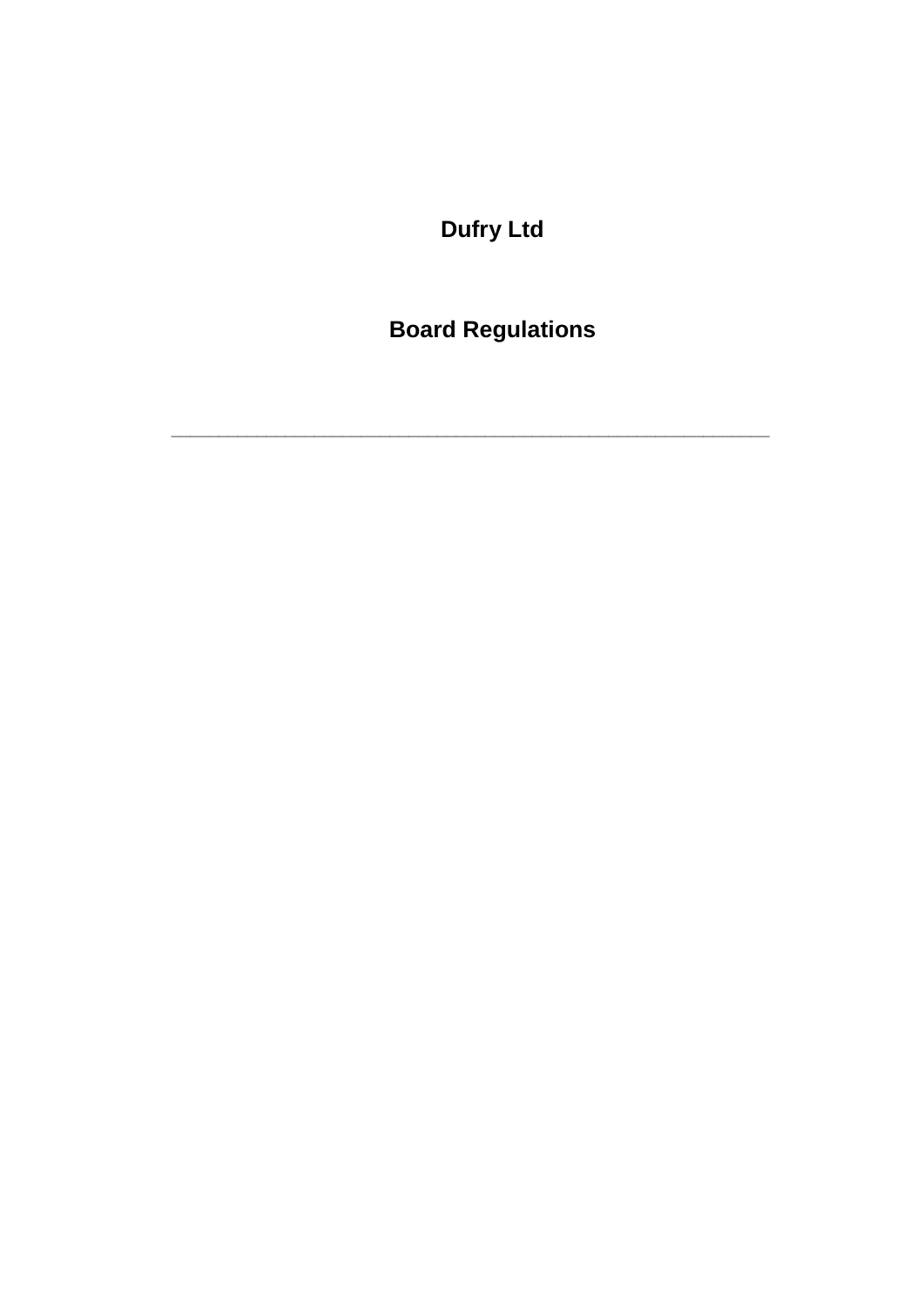#### **Table of Contents**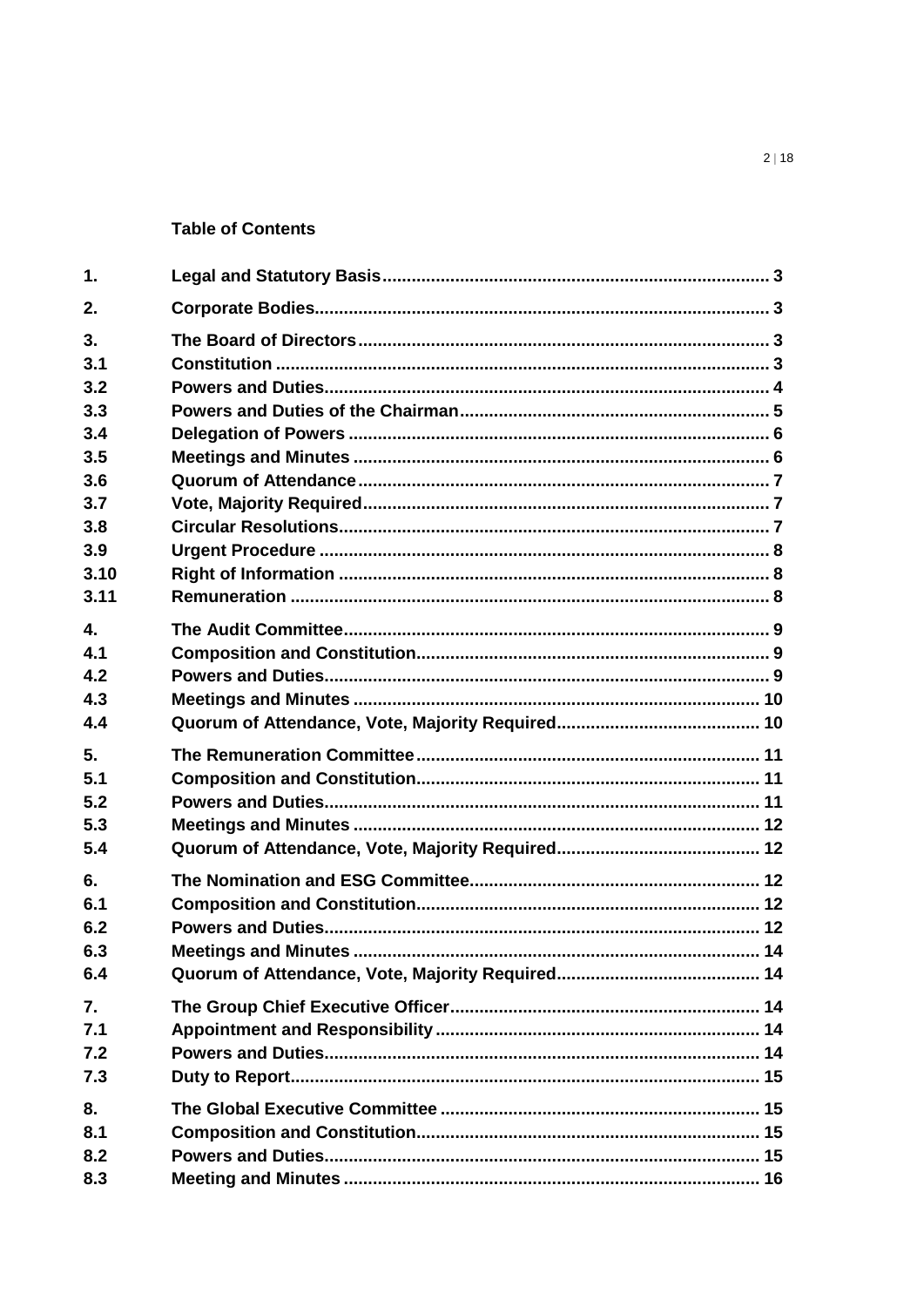| 9.  |  |
|-----|--|
| 10. |  |
| 11. |  |
| 12. |  |

# <span id="page-2-0"></span>**1. Legal and Statutory Basis**

Based on Art. 716b of the Swiss Code of Obligations (**CO**) and Art. 16 of the Articles of Incorporation, the Board of Directors adopts these Board Regulations (the **Regulations**).

The Regulations define the organization, operation and powers and responsibilities of the corporate bodies of Dufry Ltd (the **Company**), as well as the principles for the governance of the Dufry Group (the **Group**).

# <span id="page-2-1"></span>**2. Corporate Bodies**

The corporate bodies of the Company are:

- the Board of Directors (the **Board**)
- the Audit Committee (the **AC**)
- the Remuneration Committee (the **RC**)
- the Nomination and ESG Committee (the **NEC**)
- the Group Chief Executive Officer (**Group CEO**)
- the Global Executive Committee (**GEC**)

# <span id="page-2-2"></span>**3. The Board of Directors**

## <span id="page-2-3"></span>**3.1 Constitution**

The Chairman and the members of the RC are elected each year by the annual meeting of shareholders.

If the office of the Chairman of the Board is vacant, the Board shall appoint a Chairman from among its members for a term of office extending until completion of the next annual general meeting of Shareholders.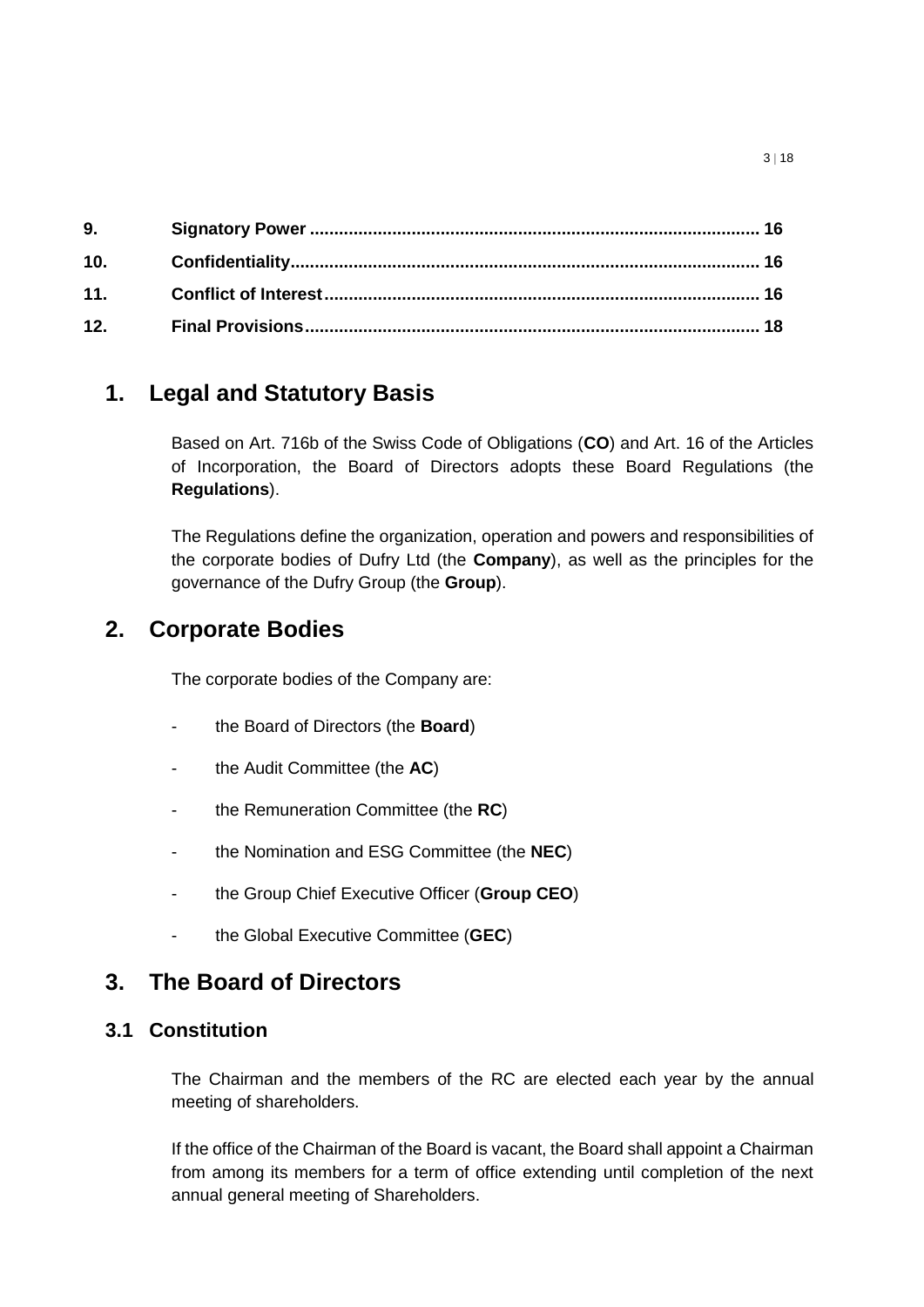The Board elects from its members each year at its first meeting after the annual meeting of shareholders:

- the Lead Independent Director; and
- the members of the AC and NEC.

The Board further appoints a Secretary who does not need to be a member of the Board. The committees may designate their own secretaries.

#### <span id="page-3-0"></span>**3.2 Powers and Duties**

The Board is the ultimate corporate body of the Company. It is further responsible for the ultimate supervision of the Group. The Board attends to all matters which are not reserved to the meeting of shareholders by law, the Articles of Incorporation or these Regulations.

The Board has the following non-transferable and inalienable powers and duties (Art. 716a CO):

- 1. to ultimately manage the Company and issue the necessary directives;
- 2. to determine the organization of the Company, including the adoption and amendment of these Regulations;
- 3. to organize the accounting system, the financial control, as well as the financial planning;
- 4. to appoint and remove the members of the committees installed by itself as well as the persons entrusted with the management and representation of the Company, as well as the determination of their signatory power;
- 5. to exercise the ultimate supervision over the persons entrusted with the management, in particular with respect to compliance with the law, the Articles of Incorporation, these Regulations and directives given from time to time by the Board;
- 6. to prepare the business report, which includes the management report, the annual financial statements and the consolidated financial statements, and the compensation report, as well as the meeting of shareholders and to implement the latter's resolutions;
- 7. to notify the judge if liabilities exceed assets;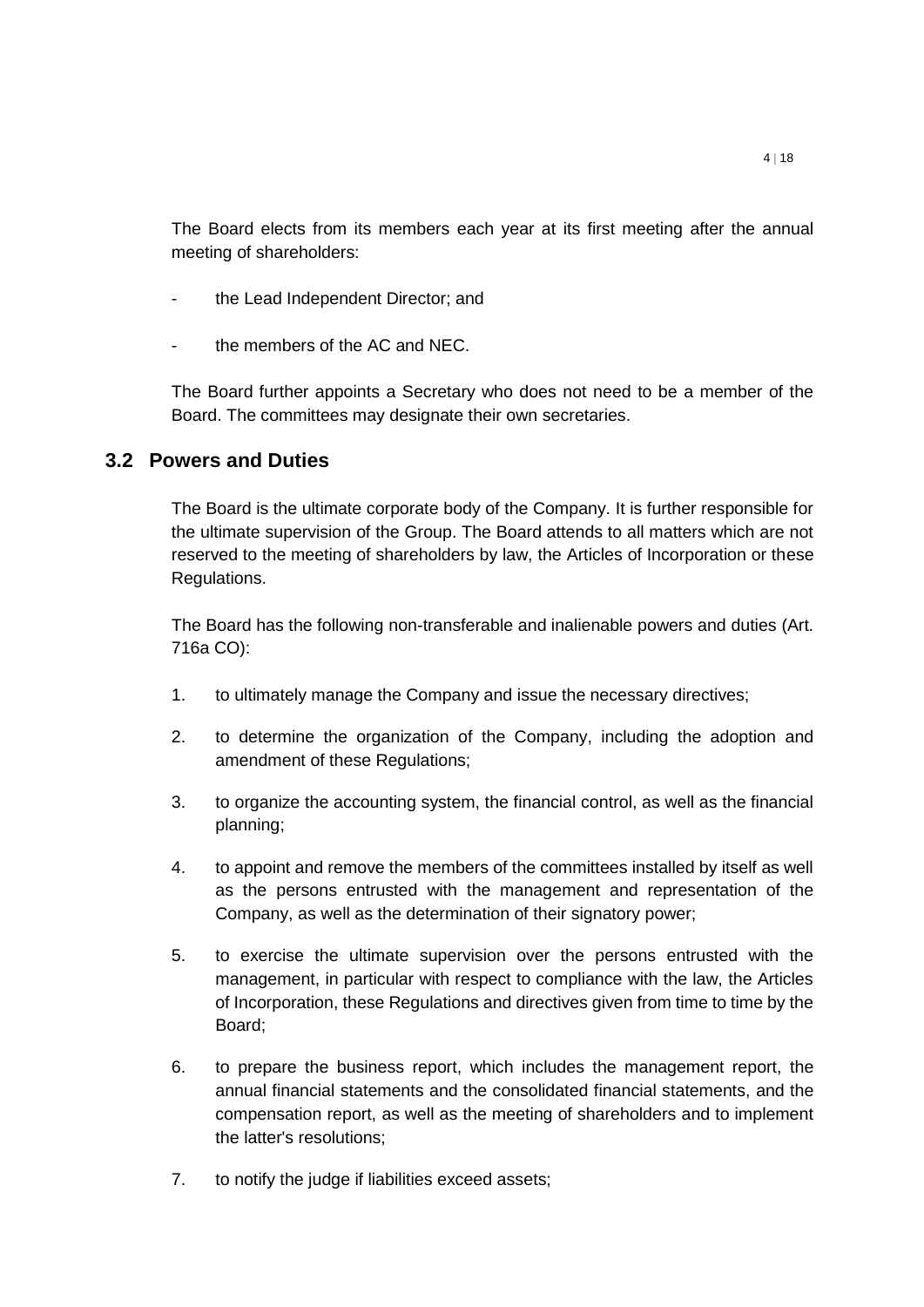- 8. to pass resolutions regarding the subsequent payment of capital with respect to non-fully paid-in shares (art. 634a CO);
- 9. to pass resolutions confirming increases in share capital and amending the Articles of Incorporation in that respect (art. 651 al. 4, 651a, 652g, 652h, 653g and 653h CO);
- 10. the non-delegable and inalienable duties and powers of the Board pursuant to the Swiss Merger Act.

In addition, the Board has the following exclusive power and duties:

- 11. to approve any non-operational or non-recurring transaction not included in the annual budget and exceeding the amount of CHF 10,000,000;
- 12. to issue convertible debentures, debentures with option rights or other financial market instruments;
- 13. to approve the annual investment and operating budgets of the Company and the Group;
- 14. to approve the executive regulations promulgated in accordance with these Regulations;
- 15. to propose an independent voting rights representative for election to the meeting of shareholders, and to appoint an independent voting rights representative in the event of a vacancy pursuant to the Articles of Incorporation.

The Board may entrust some or several of its members, as individuals or as members of a committee, with the duty to prepare and carry out its resolutions or to supervise certain matters. The Board keeps its members duly informed on these matters.

#### <span id="page-4-0"></span>**3.3 Powers and Duties of the Chairman**

The Chairman has the following powers and duties:

- 1. to organize and prepare the agenda for the meetings of the shareholders and of the Board;
- 2. to convene the meetings of the shareholders and of the Board;
- 3. to preside over the meetings of the shareholders and of the Board. In the absence of the Chairman, the meeting of shareholders shall be chaired by the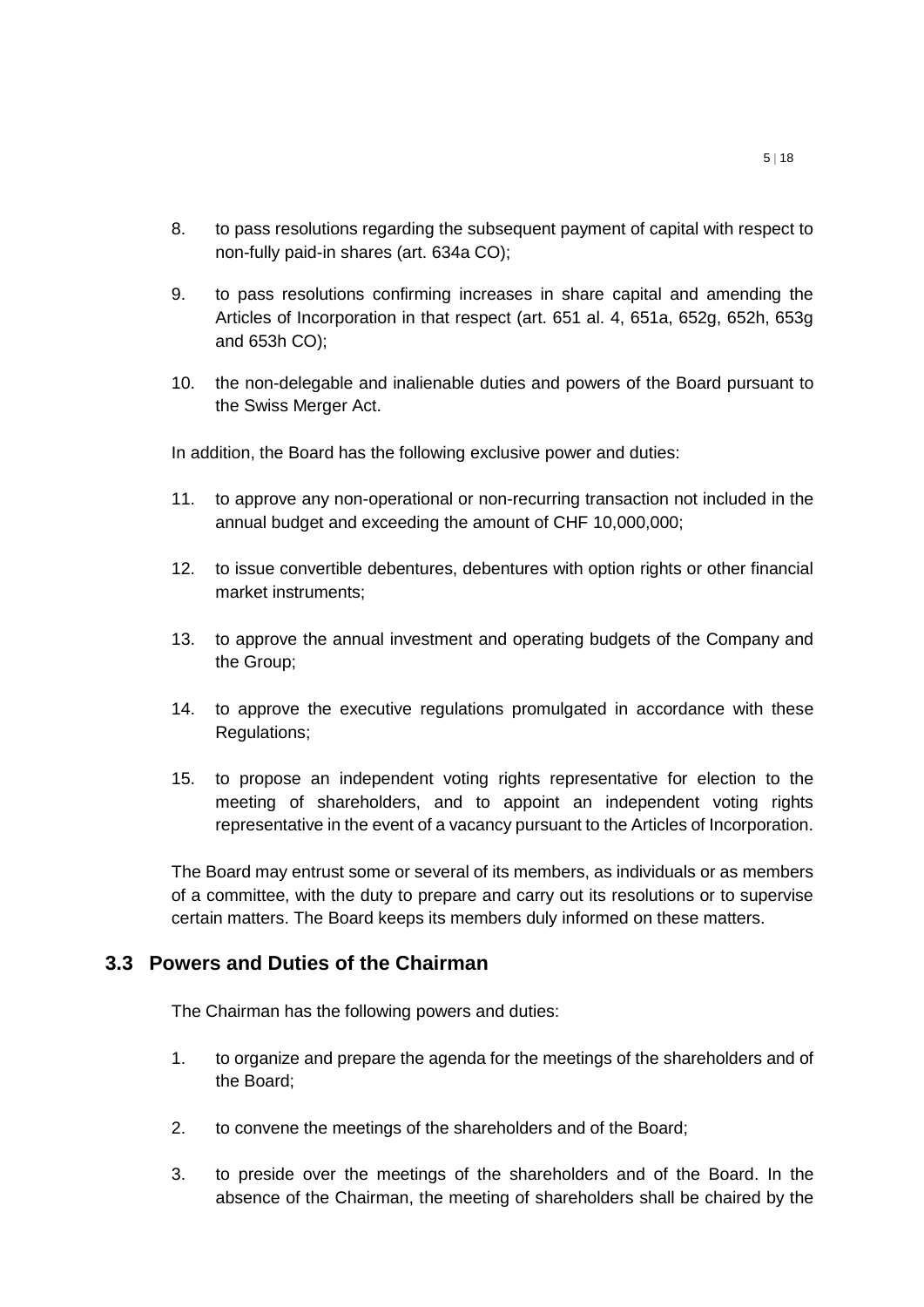Lead Independent Director or by another daily chairman of the meeting designated by the meeting of shareholders;

- 4. to cast the decisive vote in case of a tie in a Board meeting;
- 5. to sign the Company's application for registration in the Commercial Register along with any other Board member, if required.

## <span id="page-5-0"></span>**3.4 Delegation of Powers**

The Board herewith delegates to the Group CEO all other duties, including the preparation and implementation of the Board resolutions as well as the supervision of particular aspects of the business in the sense of Art. 716a para. 2 CO and the management of the Company and the Group in the sense of Art. 716b CO.

The Board may, upon giving appropriate notice to the corporate body to whom it has delegated any of its powers and duties, re-assume responsibility for such powers and duties. Similarly, the Board may, upon giving appropriate notice, delegate such powers and duties to any other corporate body or persons as it may from time to time deem appropriate.

## <span id="page-5-1"></span>**3.5 Meetings and Minutes**

The Board meets as often as required, but at least 3 times each year.

The Chairman or, if he is not in a position to do so, the Lead Independent Director or the Secretary on their behalf convenes the meeting. Each member of the Board can, by stating the reasons and the items to be placed on the agenda, request the Chairman in writing, with a copy to the Secretary, to convene a meeting.

Notice of meetings shall be given at least 10 days in advance in writing by any suitable means (e.g., email, telefax). In urgent cases, the meeting can also be convened upon shorter notice by any other suitable means.

The notice shall set forth the agenda. Each member of the Board may demand that items be placed on the agenda. The relevant request shall be submitted in writing to the Chairman, with a copy to the Secretary, at least 5 days before the meeting. Resolutions on matters which are not on the agenda, however, can only be passed if all Board members, whether attending or not attending the meeting, agree.

The Chairman or, if he is not in a position to do so, the Lead Independent Director or any other member of the Board shall preside the meeting.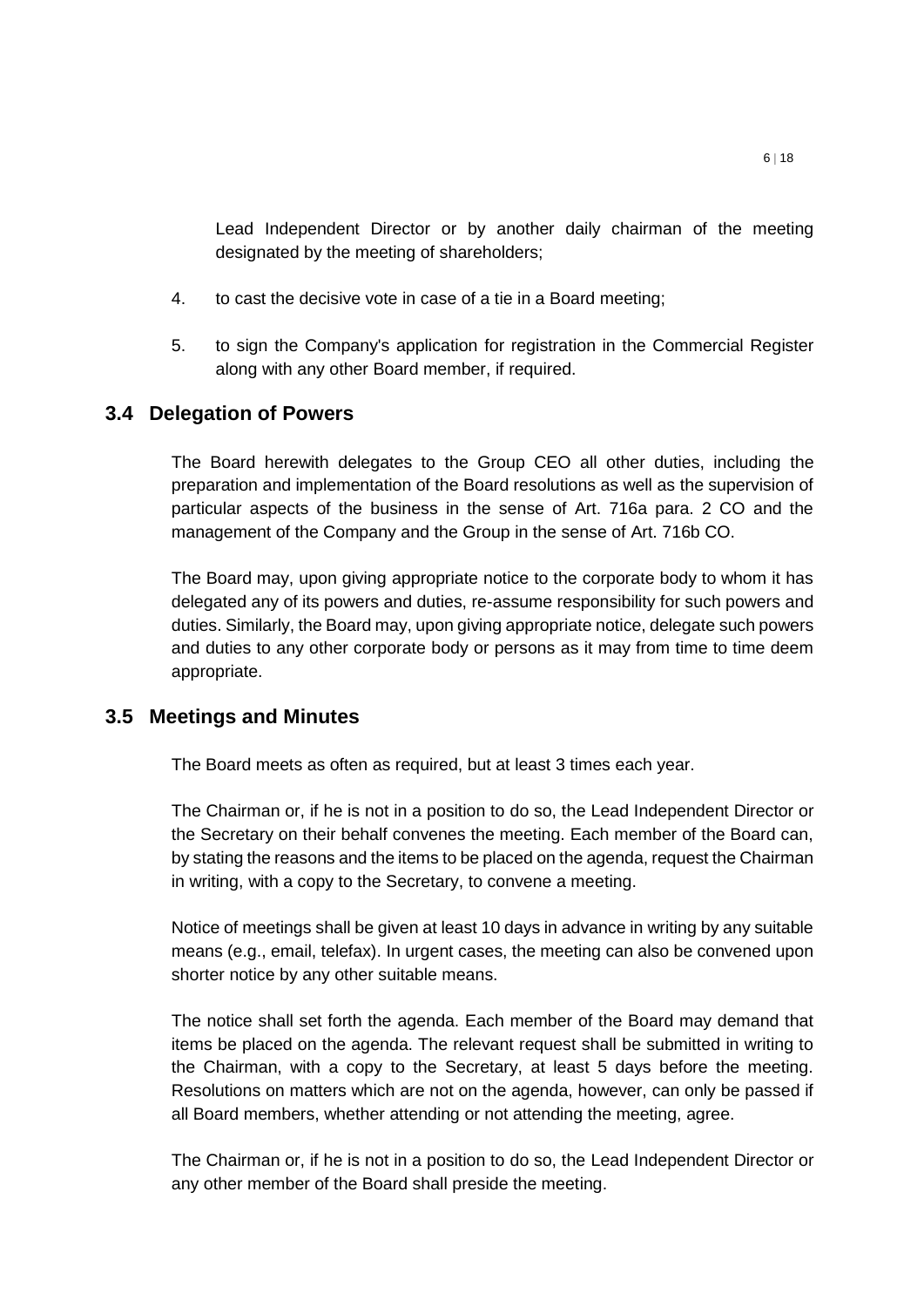Meetings of the Board may be held by telephone-conference or other means of direct communication.

Minutes shall be kept of the deliberations and resolutions of the Board. The minutes shall contain a summary of the deliberations and the resolutions with the result of the vote.

The minutes are signed by the acting chairman and the Secretary. They shall be approved by the Board at the next meeting.

The Lead Independent Director may convene meetings without the participation of executive or non-independent members of the Board to discuss any matters he deems appropriate. For the avoidance of doubt, formal resolutions of the Board can only be taken at a meeting to which all members of the Board have been duly invited.

#### <span id="page-6-0"></span>**3.6 Quorum of Attendance**

The Board may pass resolutions when the majority of its members are present. Absent members cannot be represented.

No quorum is required if the meeting is called to

- certify an increase of capital that has already been resolved, and to effect the amendment of the Articles of Incorporation related thereto pursuant to Art. 652g or 653g CO;
- approve the execution of a merger agreement in case of a simplified merger pursuant to Art. 23 of the Swiss Merger Act;
- approve the execution of a transfer agreement pursuant to Art. 70 of the Swiss Merger Act in case that the transferred assets do not exceed 10% of the total assets of the Company.

#### <span id="page-6-1"></span>**3.7 Vote, Majority Required**

Resolutions of the Board shall be adopted by a majority of the votes cast by the members present. Abstentions have the effect of "no" votes. In case of a tie, the acting chairman has the casting vote.

#### <span id="page-6-2"></span>**3.8 Circular Resolutions**

The Board may also pass resolutions by way of circular, which is by letter, e-mail or telephone, subject to the conditions that all members of the Board have received the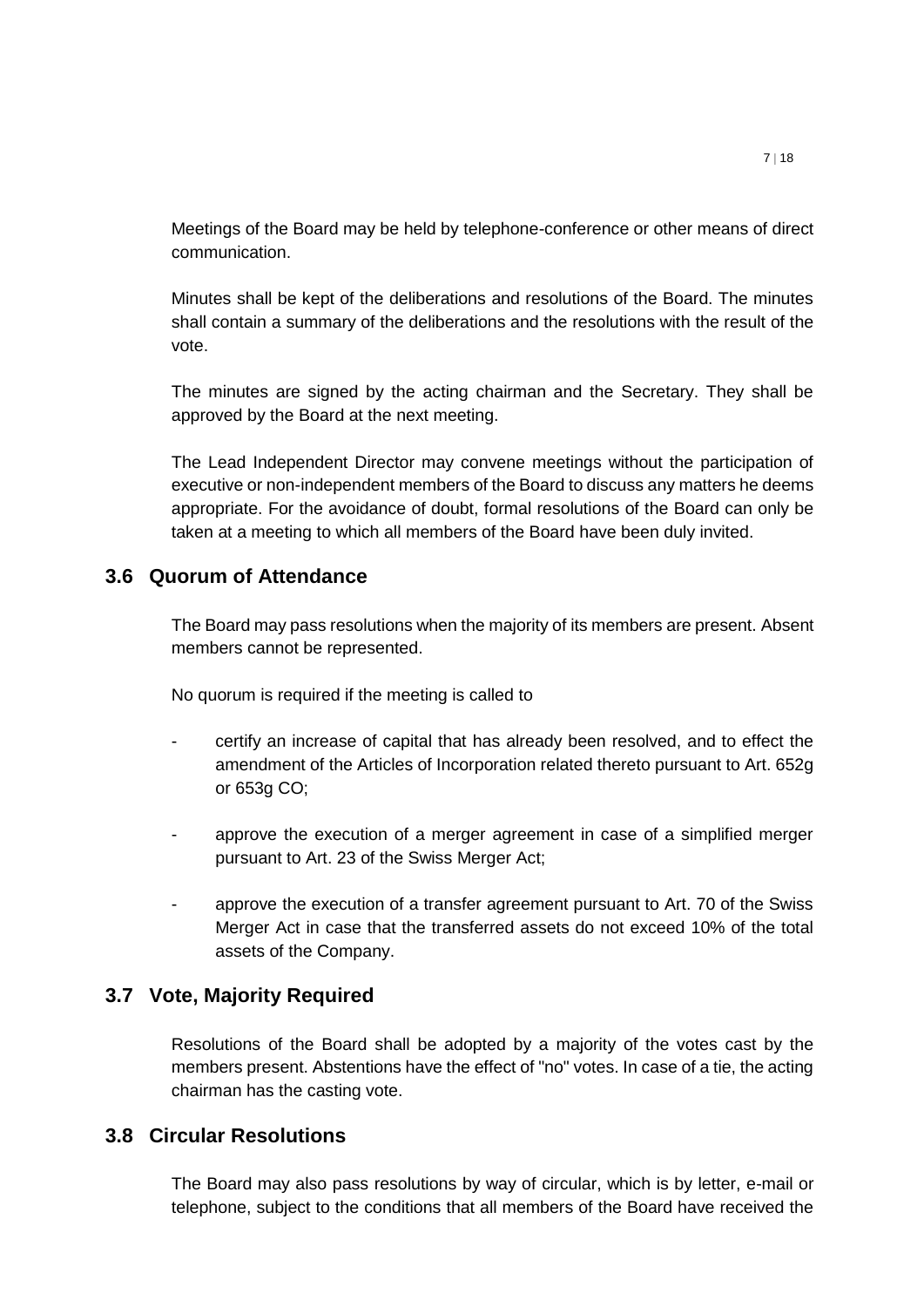proposed resolutions and that none of the members requests in writing that oral deliberations be held. To be valid, resolutions by way of circular shall have been approved by a majority of the members of the Board.

Circular resolutions shall be annexed to the minutes of the next meeting.

## <span id="page-7-0"></span>**3.9 Urgent Procedure**

In urgent cases, the Chairman, together with the Lead Independent Director or the Group CEO (provided that the Group CEO is a member of the Board), shall take all necessary decisions on behalf of the Board, if such resolution cannot be delayed, any prior deliberation and resolution is not possible and the matter may not be addressed by a pre-arranged decision of the Board. The Chairman is to notify the Board immediately of such decisions. These shall be ratified by the Board at its subsequent meeting or by circular resolution.

#### <span id="page-7-1"></span>**3.10 Right of Information**

During Board meetings, each member of the Board may request information from the other members of the Board, as well as from the members of the management present on all affairs of the Company and the Group.

Outside of Board meetings, each member of the Board may request from the Group CEO information concerning the course of business of the Company and the Group and, with the authorization of the Chairman, about specific matters. In such case, he/she shall address a written request to the Chairman indicating the reasons for his/her request. To the extent necessary for the fulfillment of his/her duties, each member of the Board may also request the Chairman to be shown specific documents related to the Company's business.

If the Chairman rejects a request for information, e.g. because the request would lead to a conflict of interest or is not in the best interest of the Company, the Board shall decide at its next meeting.

#### <span id="page-7-2"></span>**3.11 Remuneration**

Subject to approval by the annual general meeting of shareholders of the Company of the maximum aggregate amount of compensation for the Board, the Board determines the amount of the fixed remuneration of its members, taking into account their respective responsibilities, experience and the time which they invest in their activity as members of the Board. Extraordinary assignments or work which a member of the Board accomplishes outside of his/her activity as a Board member shall be specifically remunerated. Such remuneration shall be approved by the Board, and is subject to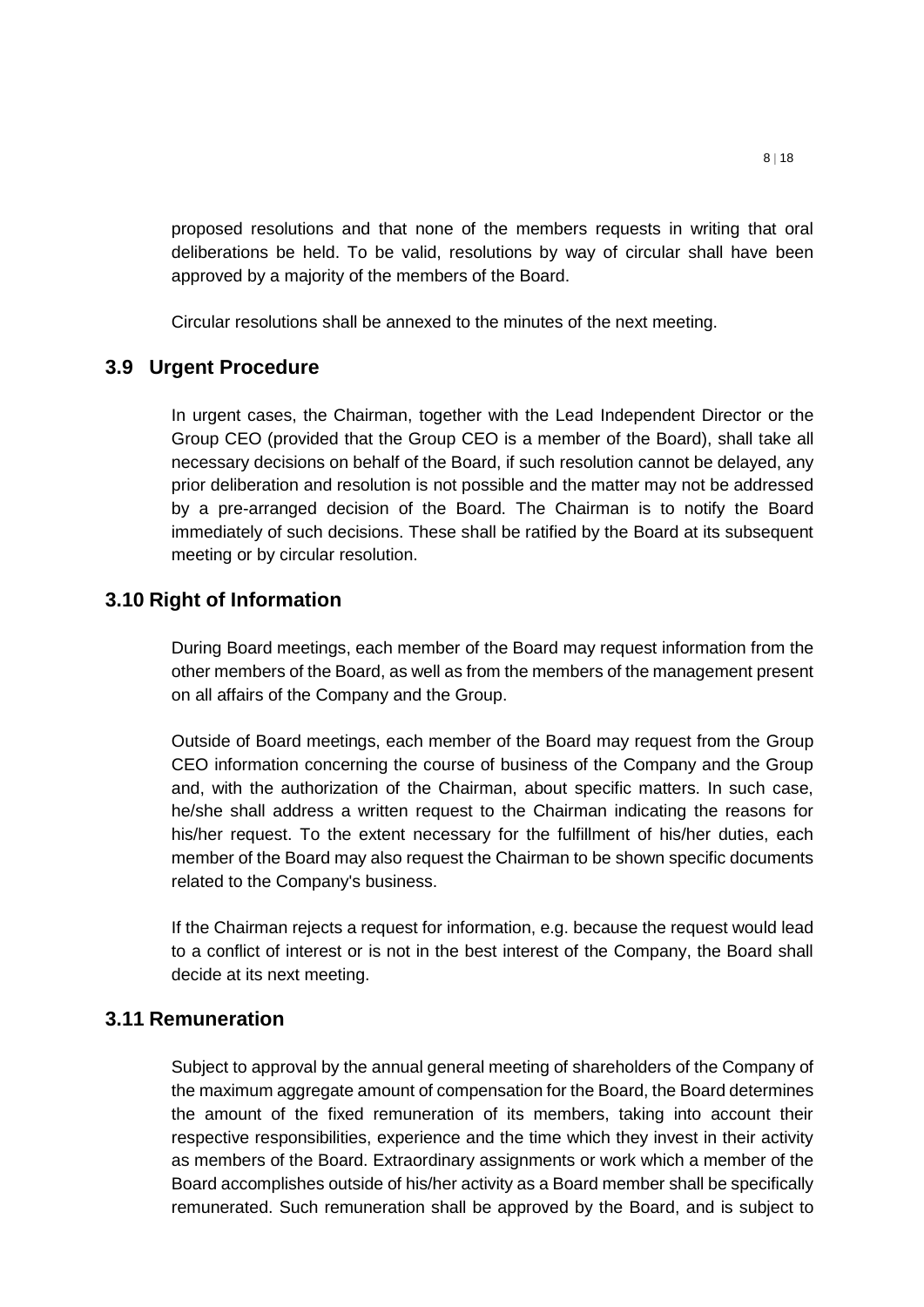approval by the annual general meeting of shareholders of the Company of the maximum aggregate amount of compensation for the Board.

In addition, the Board members shall be reimbursed all reasonable cash expenses properly incurred by them in the discharge of their duties, including their reasonable expenses of traveling to and from the meetings of the Board, committee meetings and meetings of shareholders.

# <span id="page-8-0"></span>**4. The Audit Committee**

## <span id="page-8-1"></span>**4.1 Composition and Constitution**

The AC consists of four non-executive and independent members of the Board. At least two members have to be financially literate.

For the purpose of these Regulations, a "non-executive" member shall be a member who does not perform any line management function within the Company; an "independent" member shall be a non-executive member and a member who never was or was more than three years ago a member of the executive management and who have no or comparatively minor business relations with the Company.

The members of the AC shall be appointed, as a rule, for the entire duration of their mandate as Board members and shall be re-eligible.

The AC constitutes itself, including shall appoint a chairman, each year at its first meeting after the annual general meeting of shareholders. The chairman of the AC shall have a casting vote.

## <span id="page-8-2"></span>**4.2 Powers and Duties**

The AC has following powers and duties:

- (a) with respect to the statutory auditors and group auditors:
- to review and assess the effectiveness of the statutory auditors and the group auditors (**Auditors**), in particular their independence from the Company. In connection therewith, it reviews in particular additional assignments given to the Auditors;
- to review and assess the scope and plan of the audit, the examination process and the results of the audit and to examine whether the recommendations issued by the Auditors have been implemented by management;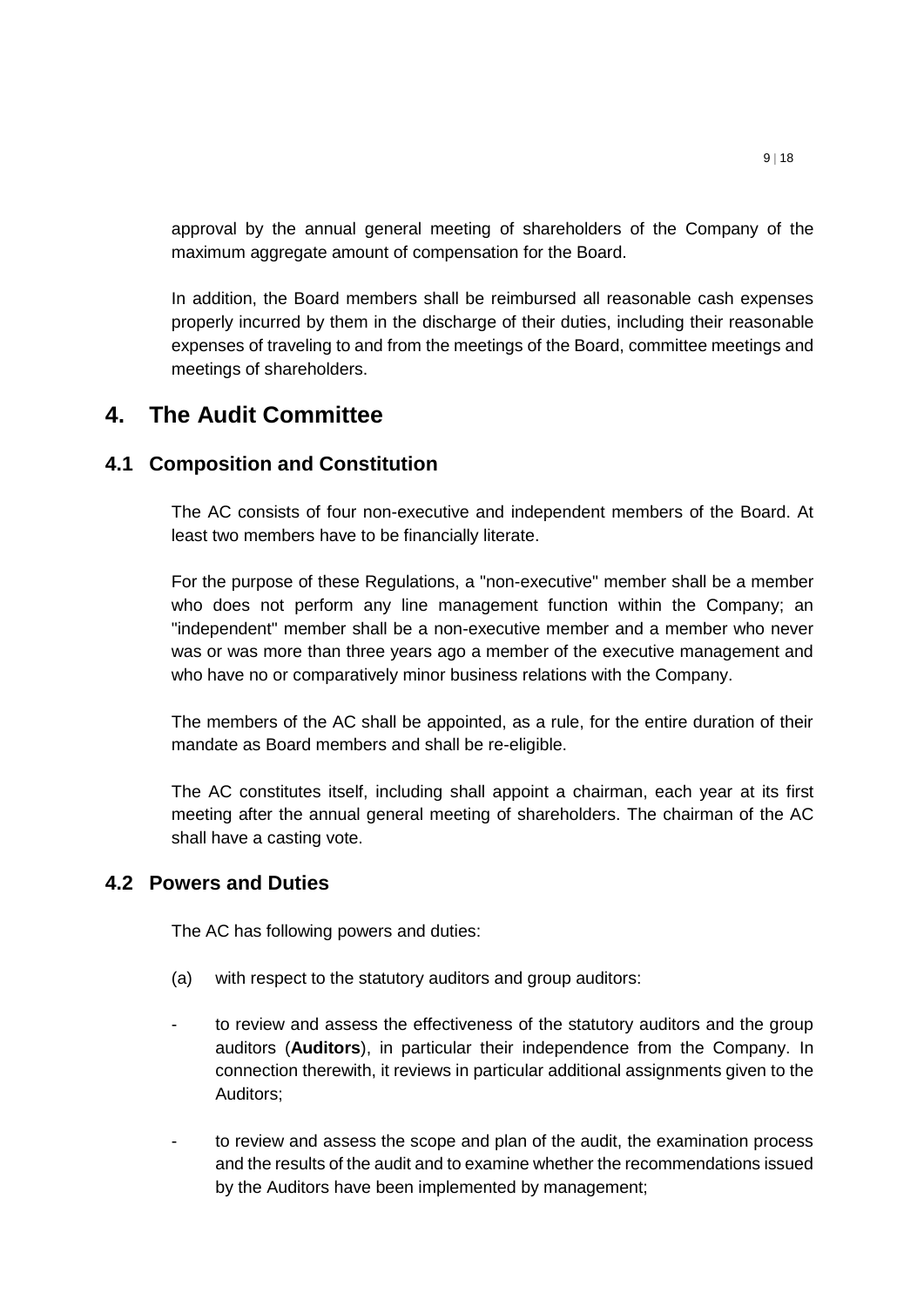- to review the Auditors' reports, to discuss their contents with the Auditors and with the management.
- (b) with respect to internal audit and risk management:
- to review the effectiveness of the internal audit function, its professional qualifications, resources and independence and its cooperation with external audit;
- to approve the annual internal audit concept and the annual internal audit report, including the responses of the management thereto;
- to assess the risk assessment established by the management and the proposed measures to reduce risks;
- to assess the state of compliance with norms within the Company.
- (c) with respect to financial statements:
- to make a proposal to the Board with respect to the annual and interim statutory and consolidated financial statements; the responsibility for approving the annual financial statements remains with the Board.

The AC shall regularly report to the Board on its proposals, assessments, findings and propose appropriate actions.

#### <span id="page-9-0"></span>**4.3 Meetings and Minutes**

The AC shall meet as often as necessary.

It shall keep its own minutes.

#### <span id="page-9-1"></span>**4.4 Quorum of Attendance, Vote, Majority Required**

The AC shall pass resolutions when the majority of its members are present. Resolutions of the AC shall be adopted by a majority of the votes cast by the members present. Abstentions have the effect of "no" votes. In case of a tie, the acting chairman has the casting vote.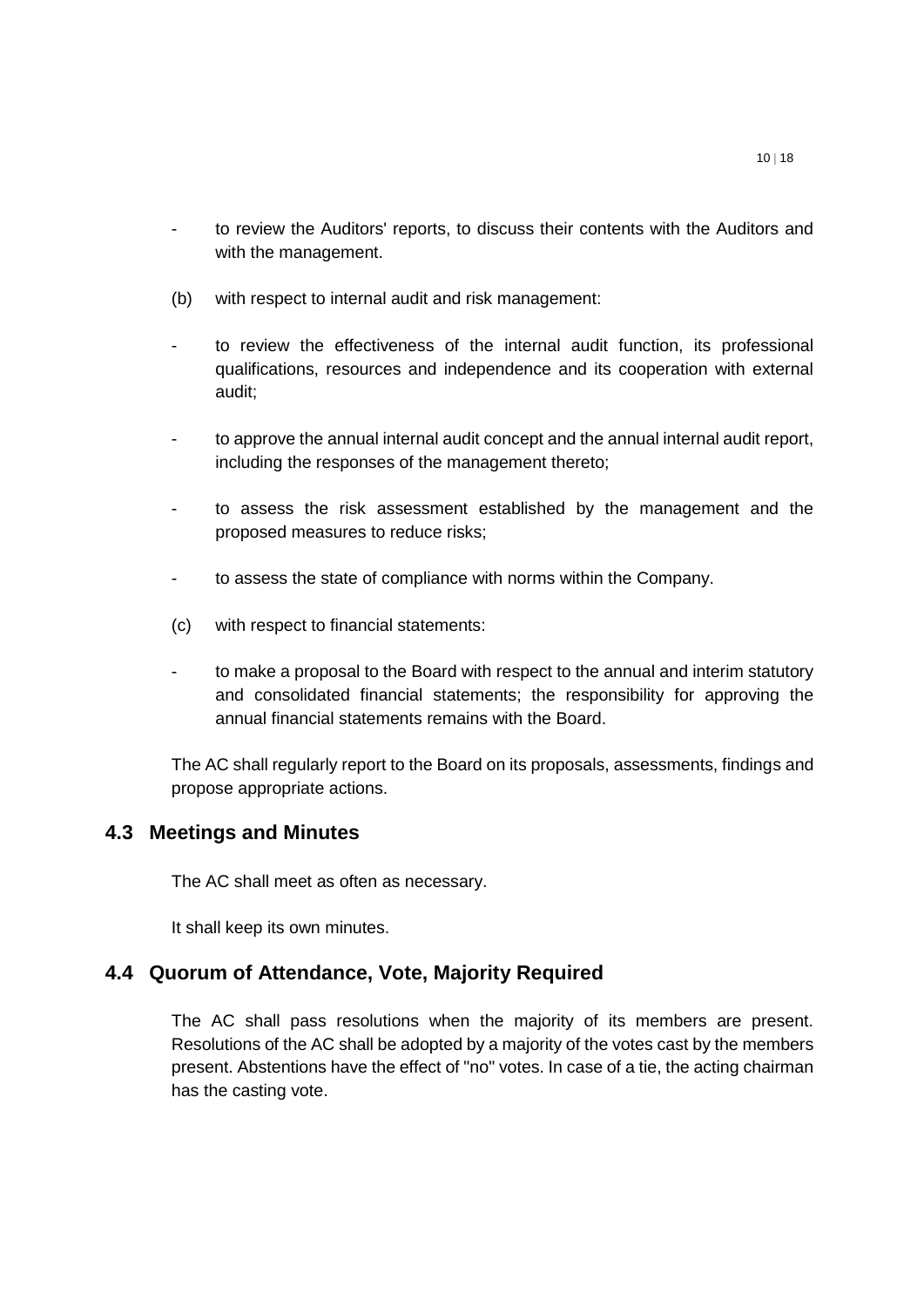# <span id="page-10-0"></span>**5. The Remuneration Committee**

### <span id="page-10-1"></span>**5.1 Composition and Constitution**

The RC consists of at least three and no more than four members of the Board, which shall be non-executive and independent, as defined above under Section 4.1.

The members of the RC are elected each year by the annual general meeting of shareholders of the Company, and are re-eligible.

If there are vacancies on the RC, the Board shall appoint the missing members from among its members for a term of office extending until completion of the next annual general meeting of shareholders of the Company.

The RC constitutes itself, including shall appoint a chair, each year at its first meeting after the annual meeting of shareholders.

#### <span id="page-10-2"></span>**5.2 Powers and Duties**

The RC has the following powers and duties

- to review and assess on a regular basis the remuneration system of the Company and the Group (including the management incentive plans) and to make proposal in connection thereto to the Board;
- to make recommendations regarding the proposals of the Board for the maximum aggregate amount of compensation of the Board and of the GEC to be submitted to the general meeting of shareholders of the Company for approval;
- to make proposals in relation to the remuneration package of the Group CEO and the members of the Board;
- to make proposals on the grant of options or other securities under any management incentive plan of the Company;
- to review and recommend to the Board the compensation report.

The RC shall regularly report to the Board on its proposals, assessments, findings and propose appropriate actions.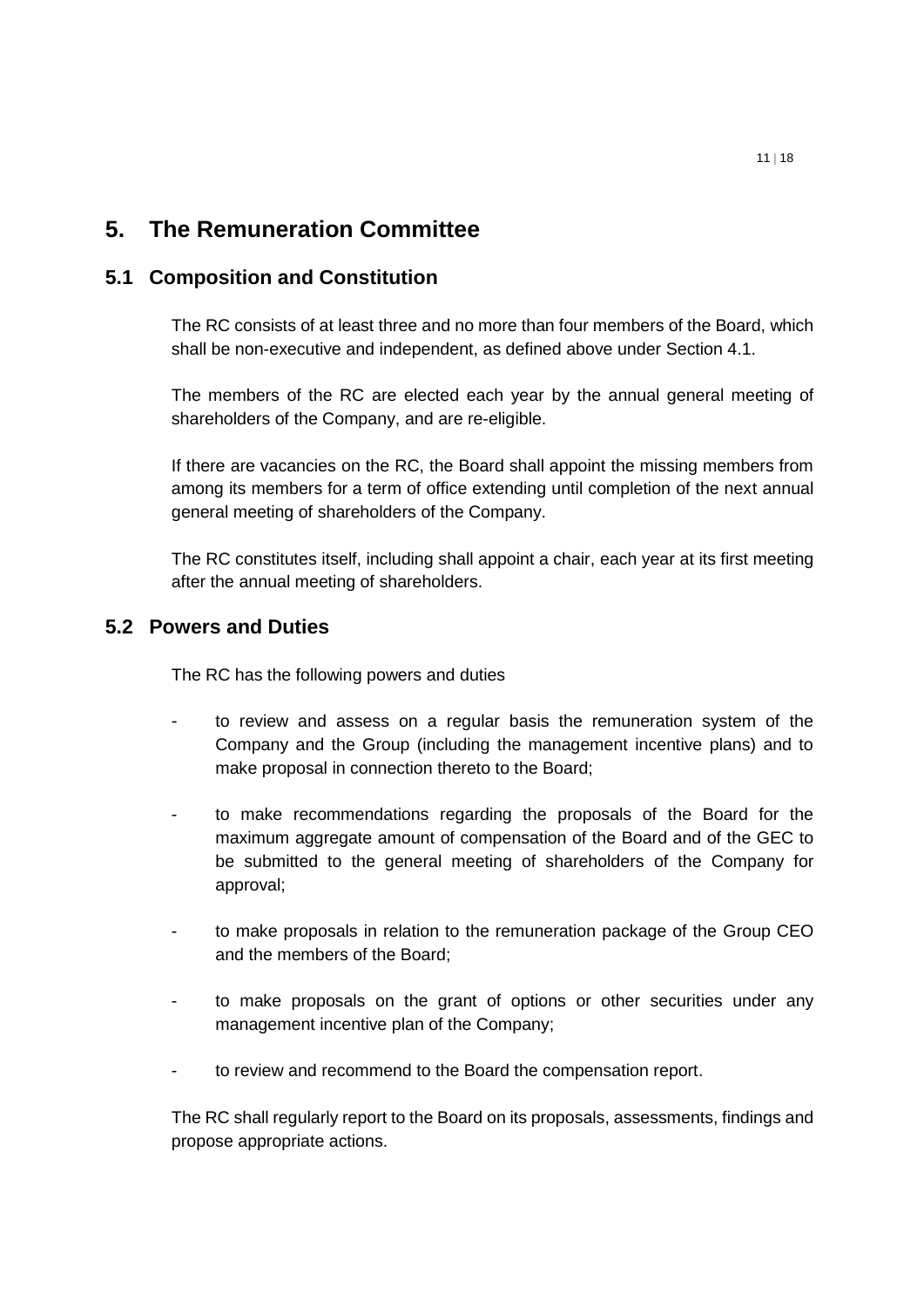## <span id="page-11-0"></span>**5.3 Meetings and Minutes**

The RC shall meet as often as necessary.

It shall keep its own minutes.

## <span id="page-11-1"></span>**5.4 Quorum of Attendance, Vote, Majority Required**

The RC shall pass resolutions when the majority of its members are present. Resolutions of the RC shall be adopted by a majority of the votes cast by the members present. Abstentions have the effect of "no" votes. In case of a tie, the acting chairman has the casting vote.

# <span id="page-11-2"></span>**6. The Nomination and ESG Committee**

## <span id="page-11-3"></span>**6.1 Composition and Constitution**

The NEC consists of four members of the Board, the majority of which shall be nonexecutive and independent, as defined above under Section 4.1.

The members of the NEC shall be appointed, as a rule, for the entire duration of their mandate as Board members and shall be re-eligible

The NEC constitutes itself, including shall appoint a chair, each year at its first meeting after the annual meeting of shareholders.

## <span id="page-11-4"></span>**6.2 Powers and Duties**

The NEC has the following powers and duties:

- (a) with respect to nomination and succession planning matters:
- to assure a long-term planning of appropriate appointments to the position of Group CEO and to the Board;
- to review the curriculum vitae, credentials and experience of the candidates proposed by the Board to fill vacancies on the Board or for the position of Group CEO;
- to review the composition, membership qualifications and size of the Board and of its Committees to ensure appropriate expertise, diversity and independence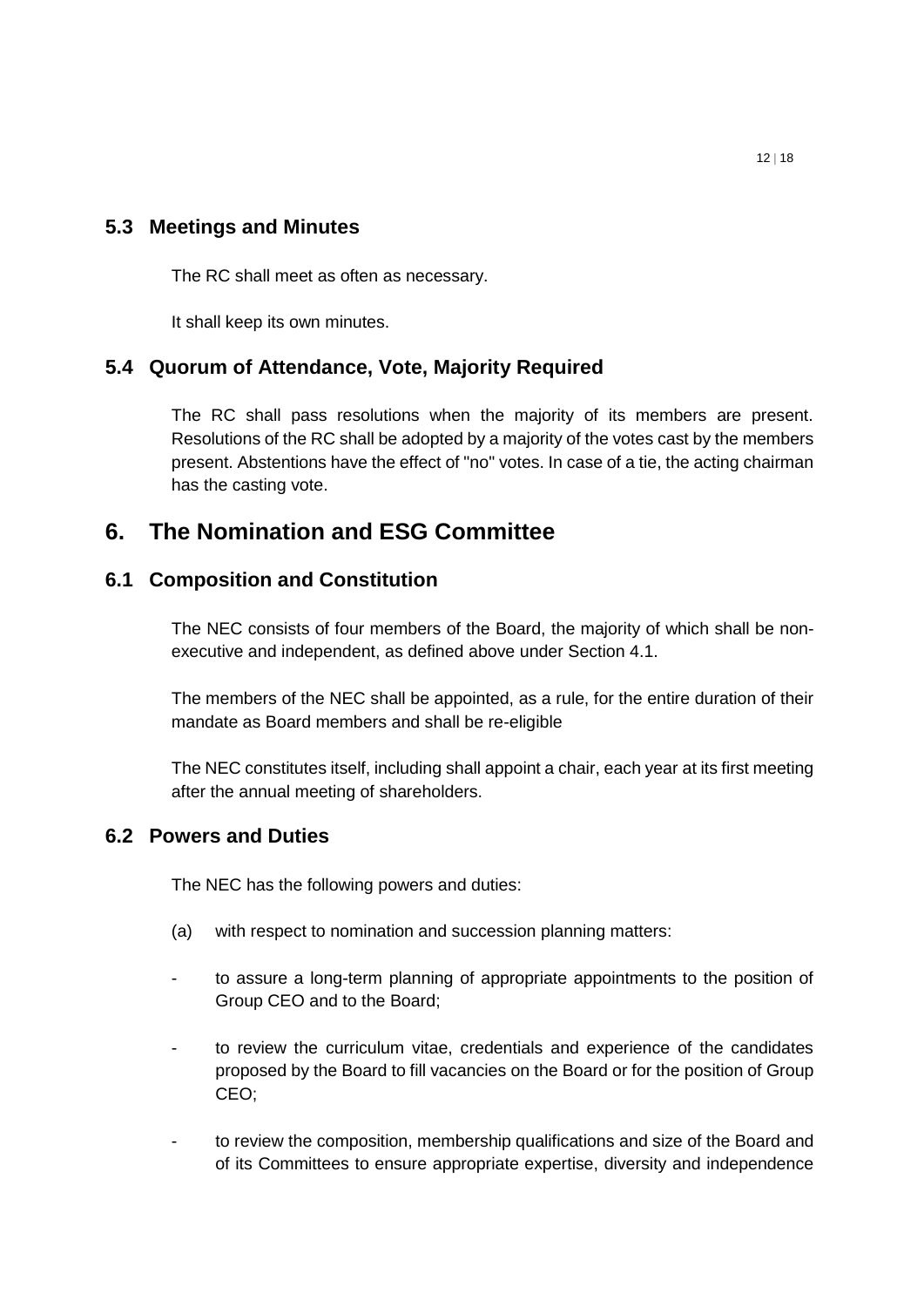of the Board and its Committee, and make recommendations for any change in the composition and size of the Board and its Committees;

- to present to the Board a proposal of succession plan for the position of the Group CEO at least once a year;
- to present to the Board a proposal of succession plan for the position of Chairman of the Board; and
- to review the adequacy of the selection system and criteria used for the appointment of the members of the GEC ("n-1 positions").
- (b) with respect to environmental, social and governance (ESG) matters:
- to review on a regular basis and oversee the Group's global strategy and reputation regarding ESG matters and make recommendations to the Board on measures to ensure the long-term governance and sustainability of the Group;
- to monitor and assess current and emerging trends in ESG matters that may affect the business, operations, performance or reputation of the Group;
- to monitor the Group's performance regarding ESG matters based on metrics, systems and procedures, as deemed necessary and appropriate;
- to review the sustainability report intended for publication and make a proposal to the Board with respect to the approval of such report;
- to oversee the Group's communication and engagement on ESG matters with employees, shareholders, investors, customers, the media and the general public;
- to monitor and assess the developments in corporate governance-related laws, regulations, standards and best practices, and analyze the external perception of the corporate governance of the Company and the Group;
- to advise and make recommendations to the Board regarding corporate governance-related matters; and
- to annually conduct and supervise the self-assessment of the Board and its Committees, and the assessment of the CEO and the other members of the GEC.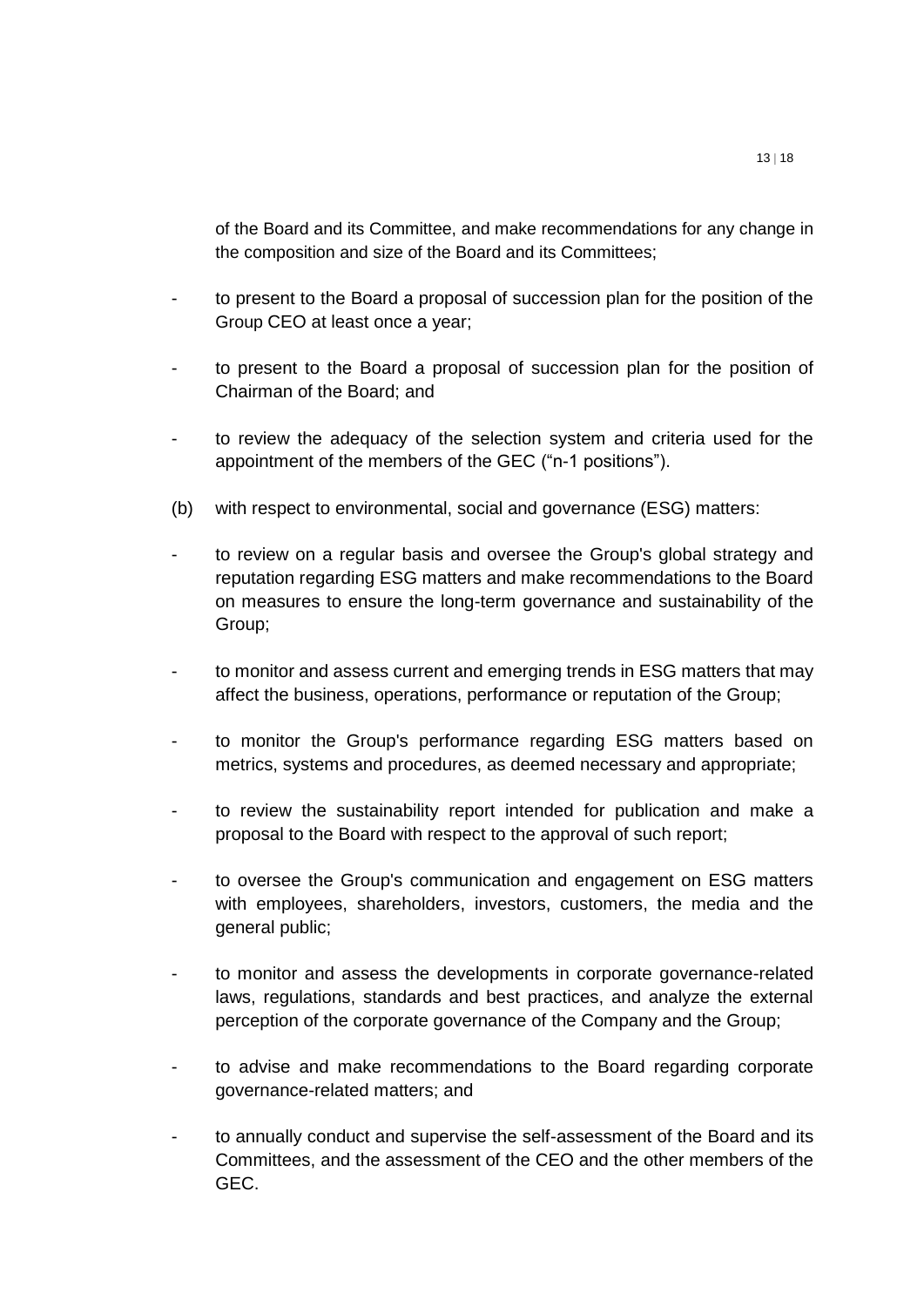The NEC shall regularly report to the Board on its proposals, assessments, findings and propose appropriate actions.

### <span id="page-13-0"></span>**6.3 Meetings and Minutes**

The NEC shall meet as often as necessary.

It shall keep its own minutes.

## <span id="page-13-1"></span>**6.4 Quorum of Attendance, Vote, Majority Required**

The NEC shall pass resolutions when the majority of its members are present. Resolutions of the NEC shall be adopted by a majority of the votes cast by the members present. Abstentions have the effect of "no" votes. In case of a tie, the acting chairman has the casting vote.

# <span id="page-13-2"></span>**7. The Group Chief Executive Officer**

## <span id="page-13-3"></span>**7.1 Appointment and Responsibility**

The Group CEO shall be appointed by the Board and shall have the primary responsibility for the management of the Company and the Group.

## <span id="page-13-4"></span>**7.2 Powers and Duties**

The Group CEO shall have all the powers and duties that are not explicitly reserved to the Board or a Board committee by these Regulations.

In particular, he/she shall have the following powers and duties:

- the providing of all information and documents necessary to the Board;
- the implementation of the resolutions passed by the Board;
- the organisation, management and control of the day-to-day business of the Company;
- the appointment, remuneration (including the yearly increases within the budget approved by the Board) and removal of members of the GEC;
- the proposal to the board for the approval of transactions to be resolved by the Board;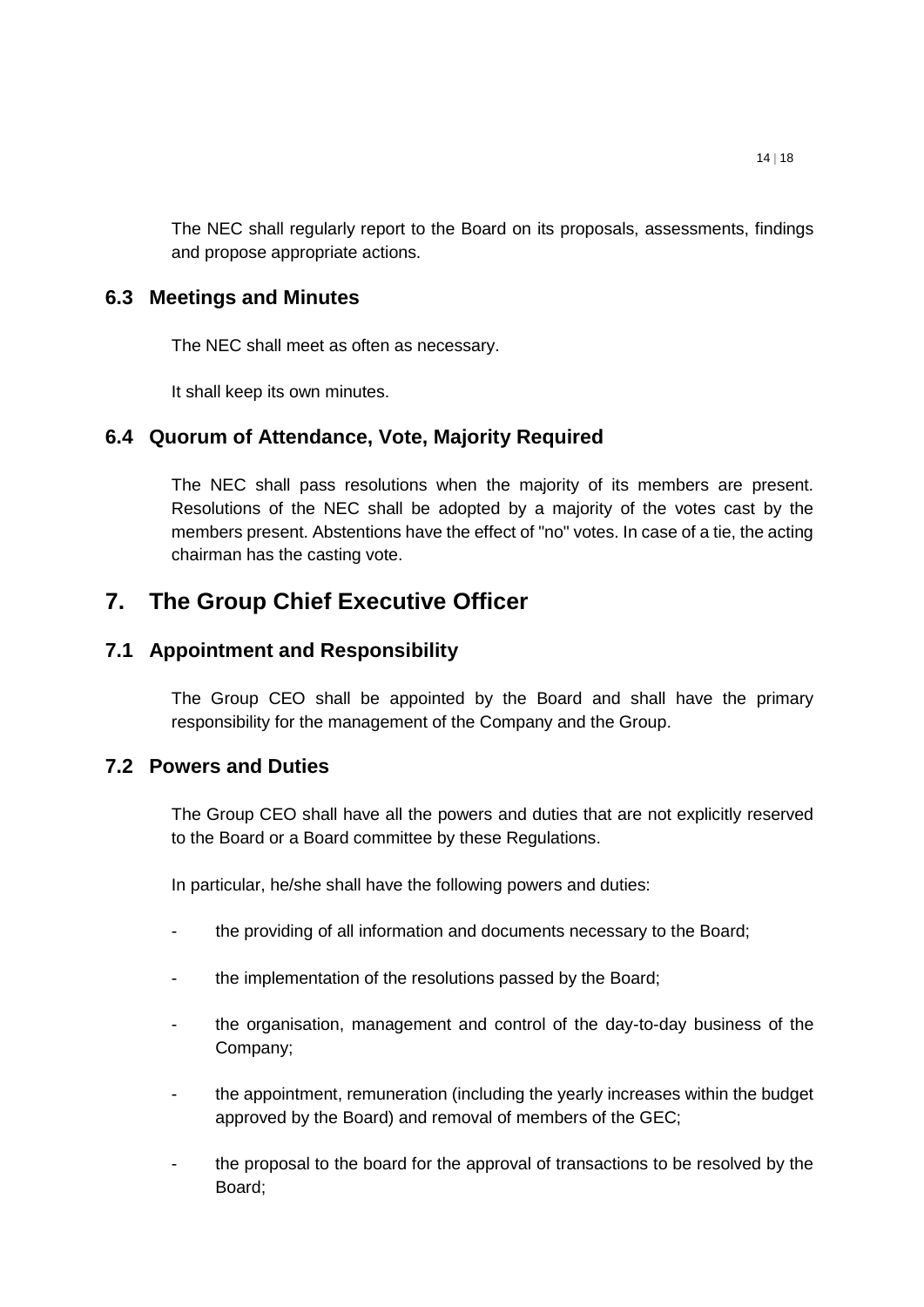- the organisation of the GEC and the preparation, calling and presiding of the meetings of the GEC;
- the presentation to the NEC of a succession plan for each member of the GEC at least once a year.

## <span id="page-14-0"></span>**7.3 Duty to Report**

The Group CEO shall at each meeting of the Board report to the Board on the course of business of the Company and the Group in a manner agreed upon from time to time between the Board and the Group CEO.

Apart from the meetings, the Group CEO reports immediately any extraordinary event and any change within the Company and within the Group to the Chairman.

## <span id="page-14-1"></span>**8. The Global Executive Committee**

#### <span id="page-14-2"></span>**8.1 Composition and Constitution**

The GEC consists of the Group CEO, as well as any other officer duly appointed by the Group CEO.

The Group CEO shall constitute and organize the GEC.

#### <span id="page-14-3"></span>**8.2 Powers and Duties**

The members of the GEC attend to the day-to-day business of the Company and the Group under the supervision of the Group CEO.

Each member of the GEC informs the Group CEO in the GEC meetings about the evolution of the business and the most important events regarding the Company and the Group. Apart from the meetings, each member of the GEC reports immediately any extraordinary event and any change within the Company and within the Group to the Group CEO.

The Group CEO shall inform the members of the GEC on all relevant new developments, events, policies etc. regarding the Company and the Group.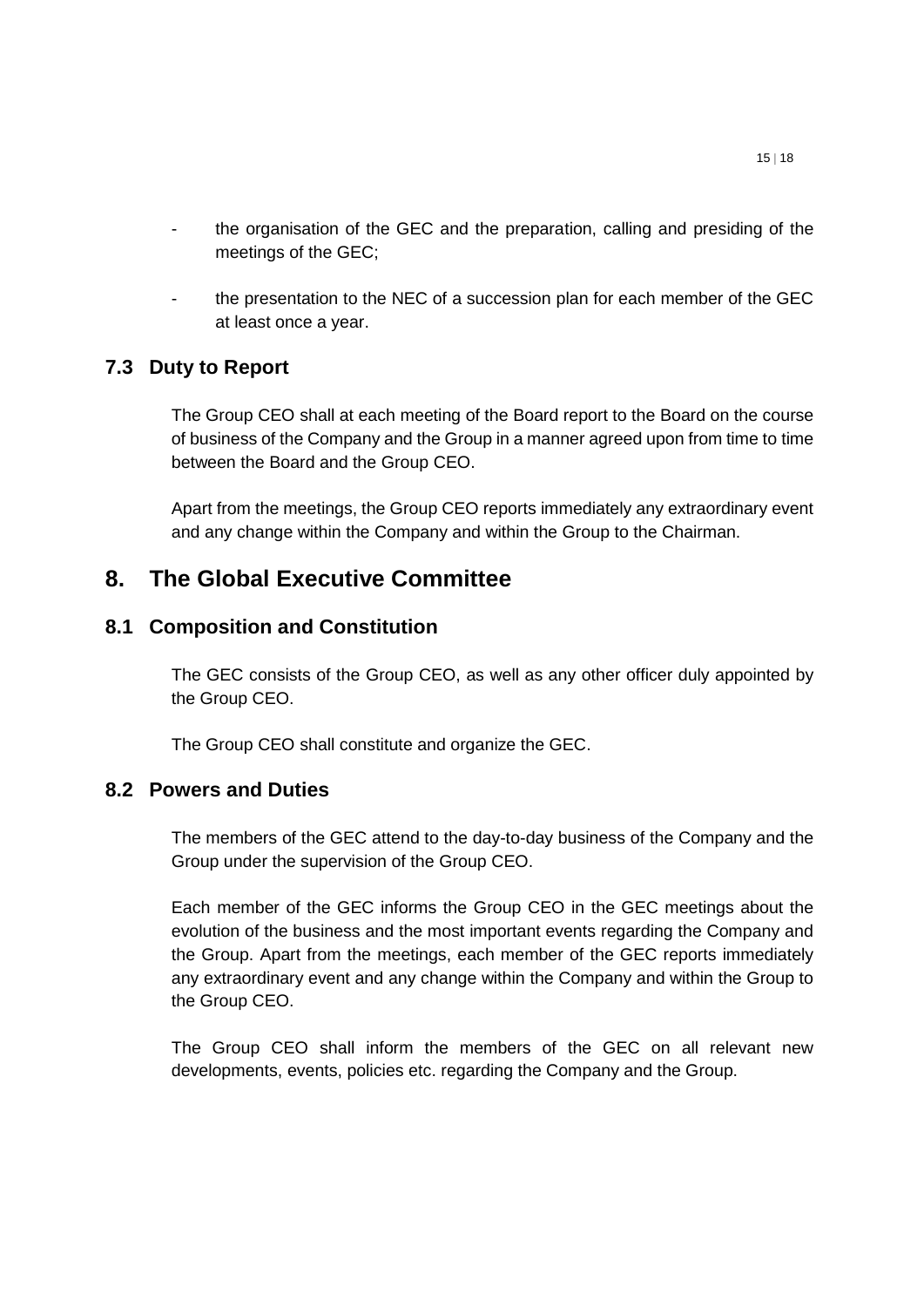### <span id="page-15-0"></span>**8.3 Meeting and Minutes**

Meetings of the GEC are convened by the Group CEO whenever necessary. The Group CEO sets the agenda. The Group CEO further appoints a secretary of the meeting.

Minutes shall be kept of the deliberations of the GEC.

The minutes are signed by the Group CEO and the secretary.

## <span id="page-15-1"></span>**9. Signatory Power**

The Board appoints those of its members who shall have the power to represent the Company. Those members shall have the power to sign collectively by two, except the Chairman who shall have the sole signatory power. The Board has further the authority to determine and confer the power to sign; it shall only confer the collective signature by two.

The collective signature by two shall be registered with the Commercial Register.

## <span id="page-15-2"></span>**10. Confidentiality**

The members of the Board and of the GEC shall keep confidential all information and documents obtained in connection with the exercise of their function for the Company and the Group, including these Regulations. Persons who have received confidential information shall not disclose its content to third parties, and shall take all measures to prevent third parties from having access to its content. This obligation and duty shall continue even after the term of office of the member has expired.

Upon termination of their function they shall return to the Company all documents obtained in connection therewith.

## <span id="page-15-3"></span>**11. Conflict of Interest**

Members of the Board and of the GEC shall abstain from dealing or exercising their voting rights (if applicable) in matters involving their personal interests or the interests of individuals or entities related to them.

A Board member or a GEC member who has a conflicting interest which involves the Company shall disclose the nature of his/her interest to the Chairman or the Group CEO respectively. The Chairman should request a decision by the Board which reflects the seriousness of the conflict of interest. The Board shall decide without the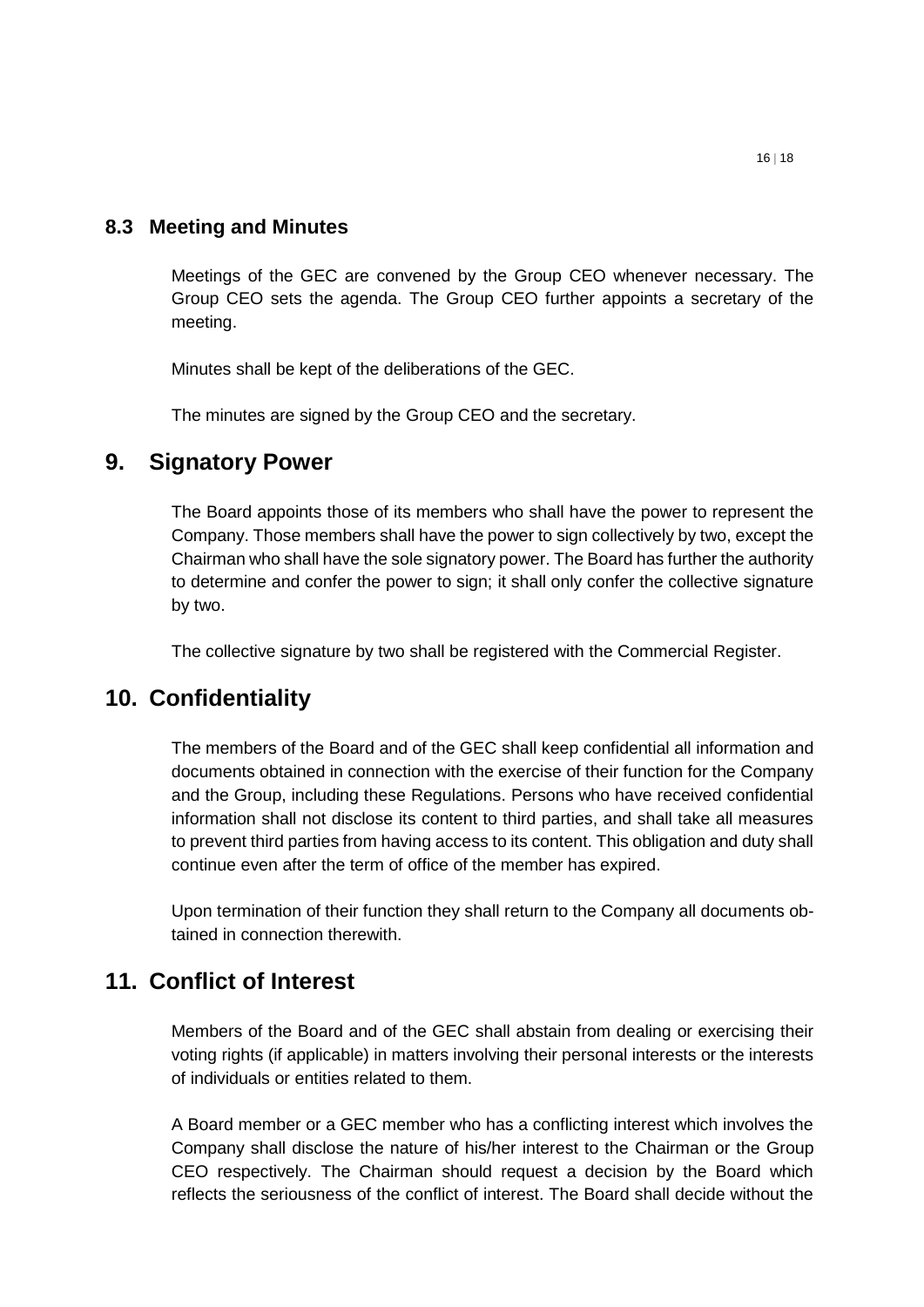participation of the person concerned or constitute a committee of non-conflicted Board members, as appropriate.

A conflicting interest shall mean the special interest the Board member, or GEC member, has with respect to a transaction or matter due to the fact he/she or a related person has a financial or non-financial interest in, or is otherwise closely linked to, the transaction or matter. A related person of a Board member, or GEC member, means

- (i) the spouse (or a parent or sibling thereof) of the such member, or a child, grandchild, sibling, parent (or spouse of any thereof) of such member, or an individual having the same home as the Board member, or trust or estate of which an individual specified in this clause (i) is a substantial beneficiary;
- (ii) a trust, estate, incompetent or minor of which such member is a trustee, administrator or guardian; or
- (iii) one of the following persons or entities: (A) an entity of which such member is a director, general partner, agent, major shareholder or employee; (B) a person or entity that controls one or more of the entities specified in subclause (A) or an entity that is controlled by, or is under common control with, one or more of the entities specified in subclause (A); or (C) an individual who is a general partner, principal or employer of such member.

If a Board member is required to abstain from voting in a transaction or matter, he/she shall not be counted in the quorum of the meeting in question. Also, such Board member shall not receive any confidential information with respect to such transaction or matter and shall use best efforts to ensure that he/she does not receive such information. Neither shall such Board member participate in meetings to the extent such transaction or matter is discussed and/or resolved. This provision shall act as a limitation of information rights a Board member may have pursuant to Section 3.10 or otherwise pursuant to this Regulations or under applicable law.

A Board member who is in a permanent conflict of interest shall no longer fulfill his/her function.

Any transaction between the Company or a Group company and a Board member or a GEC member shall be carried out "at arm's length" and shall be approved without participation of the party concerned. If appropriate, a neutral opinion shall be obtained.

If a committee of non-conflicted Board members is constituted, such committee shall constitute itself, including shall appoint an ad hoc chairman. It shall keep its own minutes.